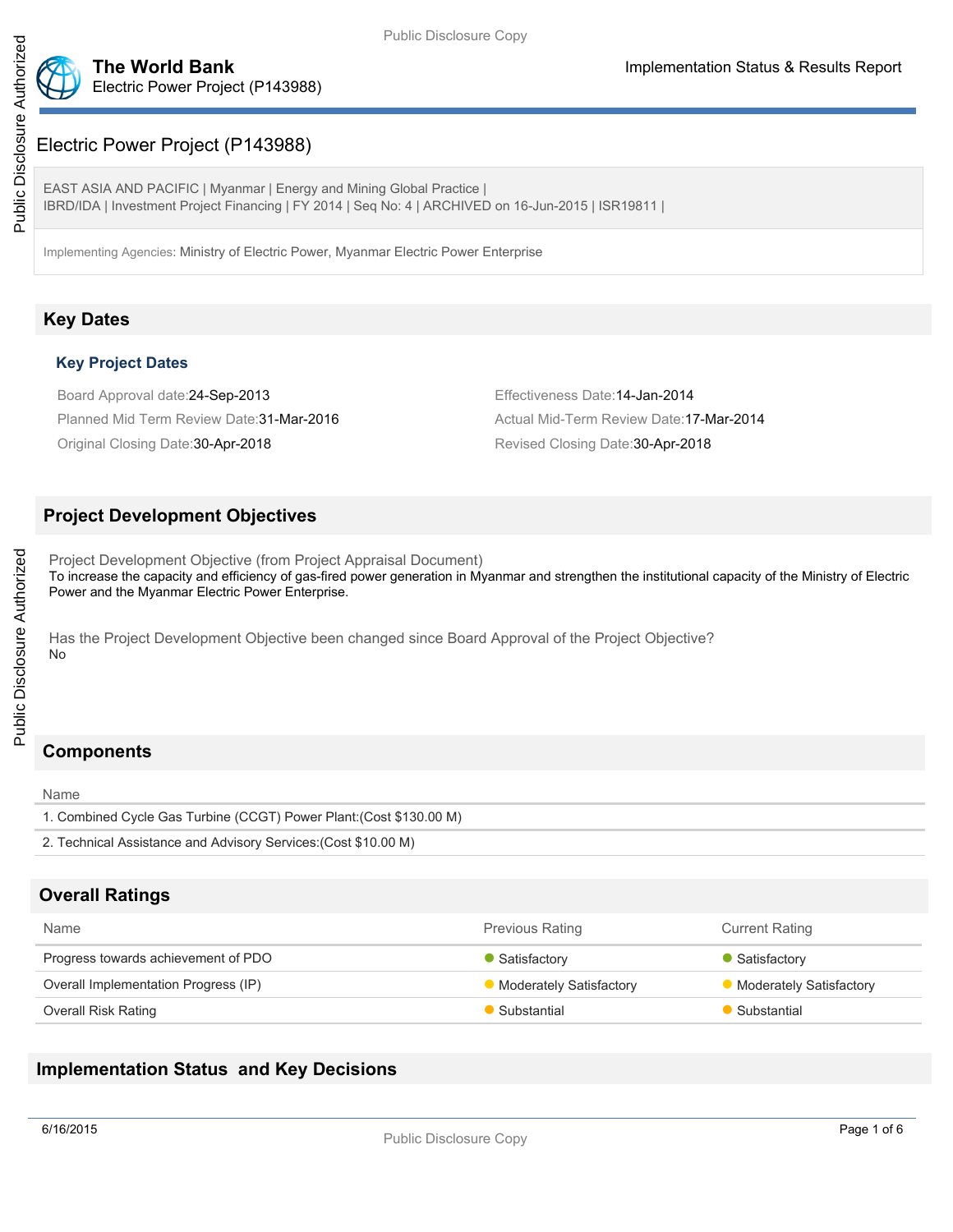

The Project is progressing, though with delays of several months in both the power plant and technical assistance (TA) components due primarily to low procurement capacity in the Myanmar Electric Power Enterprise (MEPE). Nevertheless, project completion is still expected by end 2017, on schedule. The World Bank and international consultants continue to work closely with the MEPE to build procurement capacity. Supply and installation of the Thaton Combined Cycle Gas Turbine power plant is pending evaluation of bids for the contract, expected by July 2015, after which work should begin in FY2015-16. Implementation of TA activities includes: (i) completion of the National Electrification Plan, presented at a fourth workshop in Nay Pyi Taw in September 2014 with the Government's strong support; (ii) completion of a soil test and geo-technical investigation of the Thaton site in 2014; and (iii) engagement of an international procurement advisor full-time in-country since January 2015. The seven other TA activities are making progress in procurement of consultants. Information about the National Electrification Plan and related workshops is available at https://energypedia.info/wiki/Achieving\_Universal\_Access\_to\_Electricity\_in\_Myanmar. The World Bank's next full supervision mission will be in the second half of calendar year 2015.

### **Risks**

#### **Systematic Operations Risk-rating Tool**

| <b>Risk Category</b>                                            | Rating at Approval                                  | <b>Previous Rating</b> | <b>Current Rating</b> |
|-----------------------------------------------------------------|-----------------------------------------------------|------------------------|-----------------------|
| <b>Political and Governance</b>                                 | $- -$                                               | • Moderate             | • Moderate            |
| Macroeconomic                                                   | $- -$                                               | $\bullet$ Low          | $\bullet$ Low         |
| Sector Strategies and Policies                                  | $- -$                                               | • Substantial          | • Substantial         |
| Technical Design of Project or Program                          | $\hspace{0.05cm} -\hspace{0.05cm} -\hspace{0.05cm}$ | • Moderate             | • Moderate            |
| Institutional Capacity for Implementation and<br>Sustainability | $- -$                                               | • Substantial          | • Substantial         |
| Fiduciary                                                       | --                                                  | • Substantial          | • Substantial         |
| <b>Environment and Social</b>                                   | $- -$                                               | • Substantial          | • Substantial         |
| <b>Stakeholders</b>                                             | --                                                  | • Moderate             | • Moderate            |
| Other                                                           | $- -$                                               | $- -$                  | $- -$                 |
| Overall                                                         | --                                                  | • Substantial          | • Substantial         |

### **Results**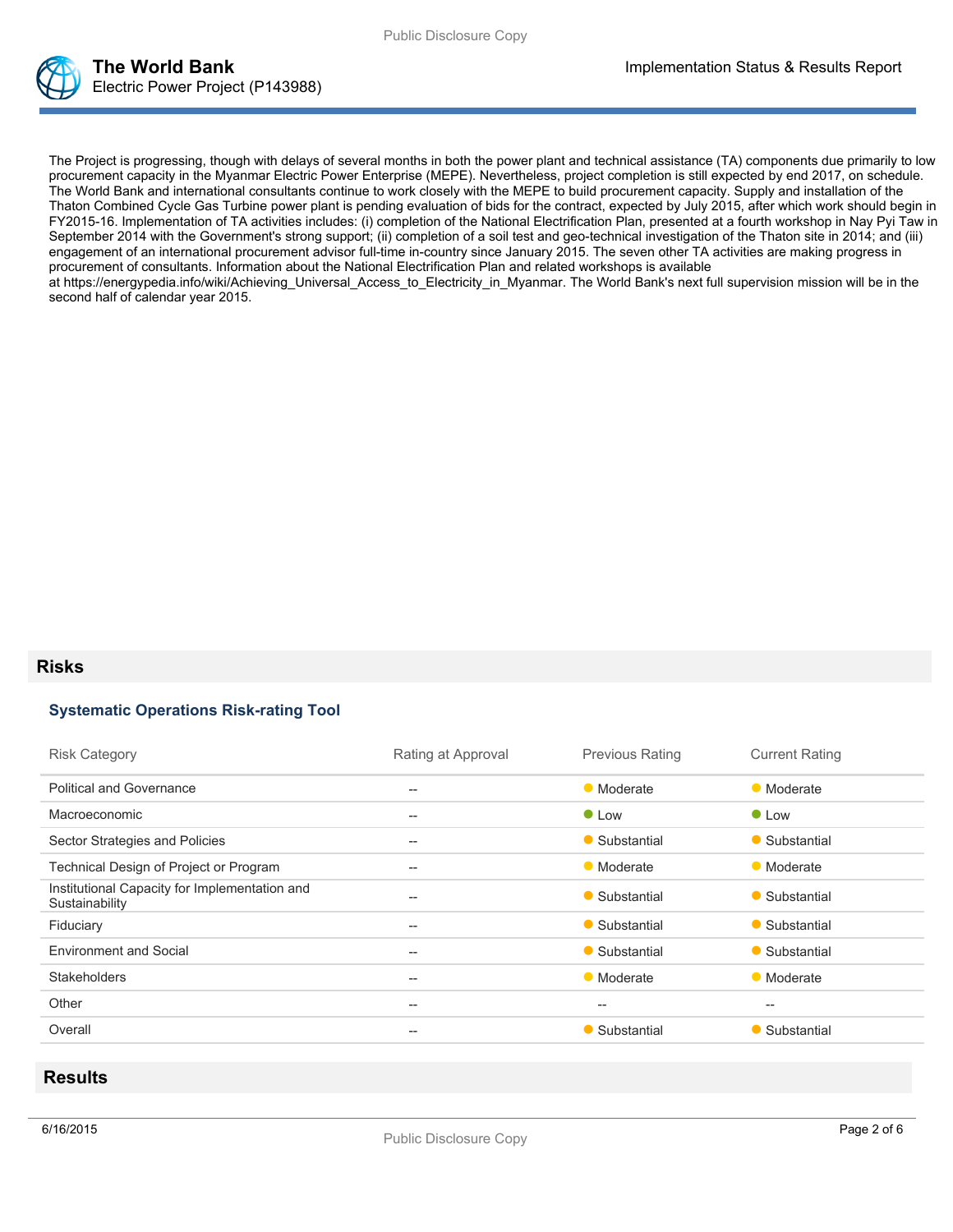



### **Project Development Objective Indicators**

#### Generation Capacity of Conventional Generation constructed under the project (Megawatt, Core)

|       | <b>Baseline</b> | Actual (Previous) | Actual (Current) | End Target  |
|-------|-----------------|-------------------|------------------|-------------|
| Value | 0.00            | 0.00              | 0.00             | 106.00      |
| Date  | 01-Nov-2013     | 23-Dec-2014       | 01-Jun-2015      | 31-Oct-2017 |

#### Increase in electricity generation (Gigawatt-hour (GWh), Custom)

|       | <b>Baseline</b> | Actual (Previous) | Actual (Current) | End Target  |  |
|-------|-----------------|-------------------|------------------|-------------|--|
| Value | 260.00          | 260.00            | 260.00           | 770.00      |  |
| Date  | 01-Nov-2013     | 23-Dec-2014       | 01-Jun-2015      | 31-Oct-2017 |  |

#### Increase of thermal efficiency of energy conversion (Percentage, Custom)

|       | <b>Baseline</b> | Actual (Previous) | Actual (Current) | End Target  |
|-------|-----------------|-------------------|------------------|-------------|
| Value | 20.00           | 20.00             | 20.00            | 48.00       |
| Date  | 01-Nov-2013     | 23-Dec-2014       | 01-Jun-2015      | 31-Oct-2017 |

#### MOEP/MEPE staff involved in training and capacity building activities (Number, Custom)

|       | <b>Baseline</b> | Actual (Previous) | Actual (Current) | End Target  |
|-------|-----------------|-------------------|------------------|-------------|
| Value | 0.00            | 5.00              | 10.00            | 100.00      |
| Date  | 01-Nov-2013     | 23-Dec-2014       | 01-Jun-2015      | 31-Oct-2017 |

**Comments** 

At least 5 staff have been involved in capacity building activities with the international procurement specialist since he began work in January 2015. This accounts for the increase in indicator value from 5 (as of 23 December 2015) to 10 (as of 1 June 2015).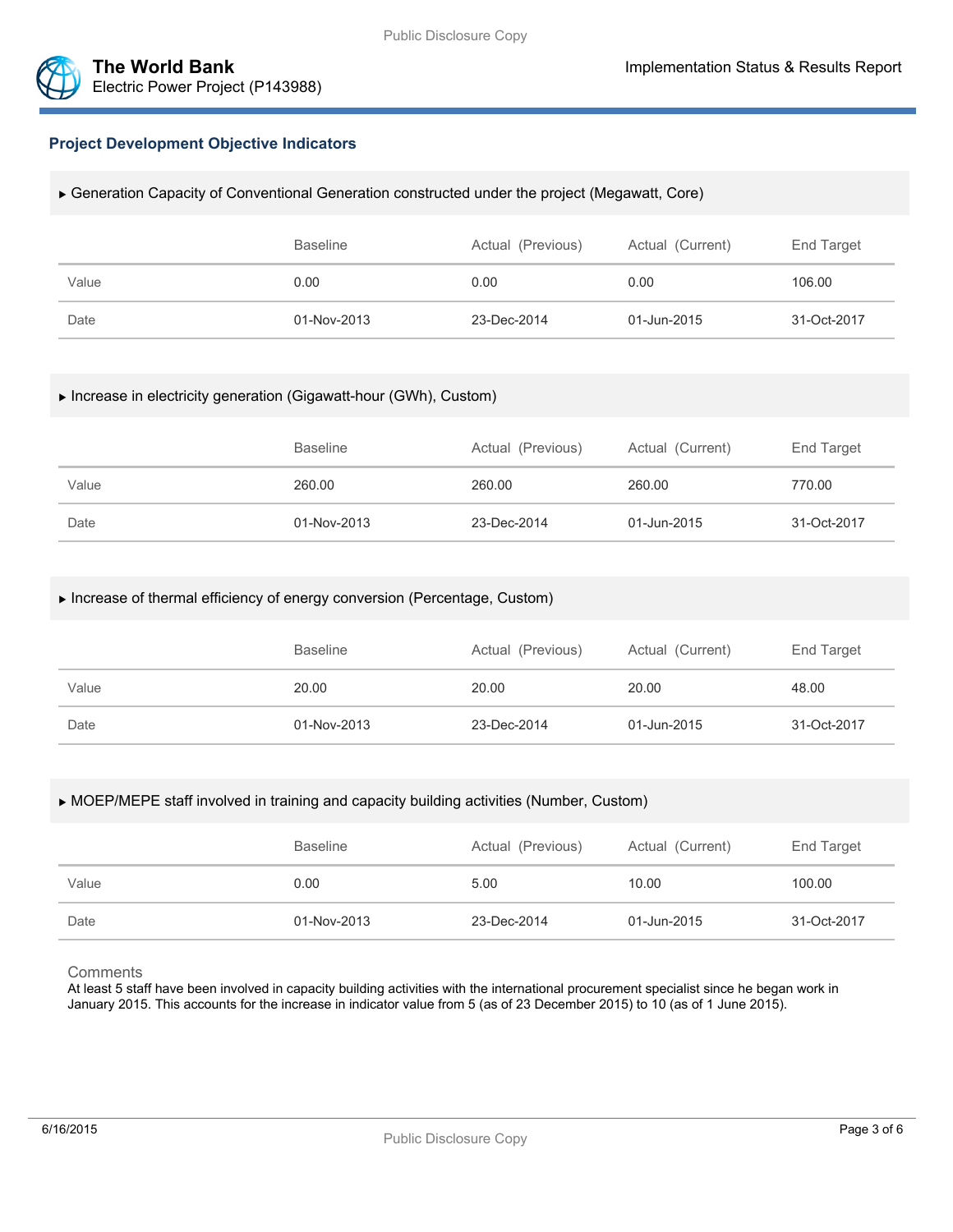

#### National Electrification Plan (Text, Custom)

|       | <b>Baseline</b> | Actual (Previous)                                                                            | Actual (Current)                                                                                                                                                                                                     | End Target                  |
|-------|-----------------|----------------------------------------------------------------------------------------------|----------------------------------------------------------------------------------------------------------------------------------------------------------------------------------------------------------------------|-----------------------------|
| Value | No plan         | NEP and Investment<br>Prospectus presented<br>at the final workshop<br>on September 15, 2014 | The Government is<br>preparing to<br>operationalize the<br><b>National Electrification</b><br>Plan, including through<br>the World Bank-<br>supported National<br><b>Electrification Project</b><br>under appraisal. | NEP under<br>implementation |
| Date  | 01-Nov-2013     | 15-Sep-2014                                                                                  | 01-Jun-2015                                                                                                                                                                                                          | 31-Oct-2017                 |

#### Overall Comments

#### **Intermediate Results Indicators**

#### Construction Progress (Percentage, Custom)

|       | <b>Baseline</b> | Actual (Previous) | Actual (Current) | End Target  |
|-------|-----------------|-------------------|------------------|-------------|
| Value | 0.00            | 0.00              | 0.00             | 100.00      |
| Date  | 01-Nov-2013     | 23-Dec-2014       | 01-Jun-2015      | 31-Oct-2017 |

#### Actual cost vs cost estimates (overruns if >100%) (Percentage, Custom)

|       | <b>Baseline</b> | Actual (Previous) | Actual (Current) | End Target  |
|-------|-----------------|-------------------|------------------|-------------|
| Value | 0.00            | 0.00              | 0.00             | 100.00      |
| Date  | 01-Nov-2013     | 23-Dec-2014       | 01-Jun-2015      | 31-Oct-2017 |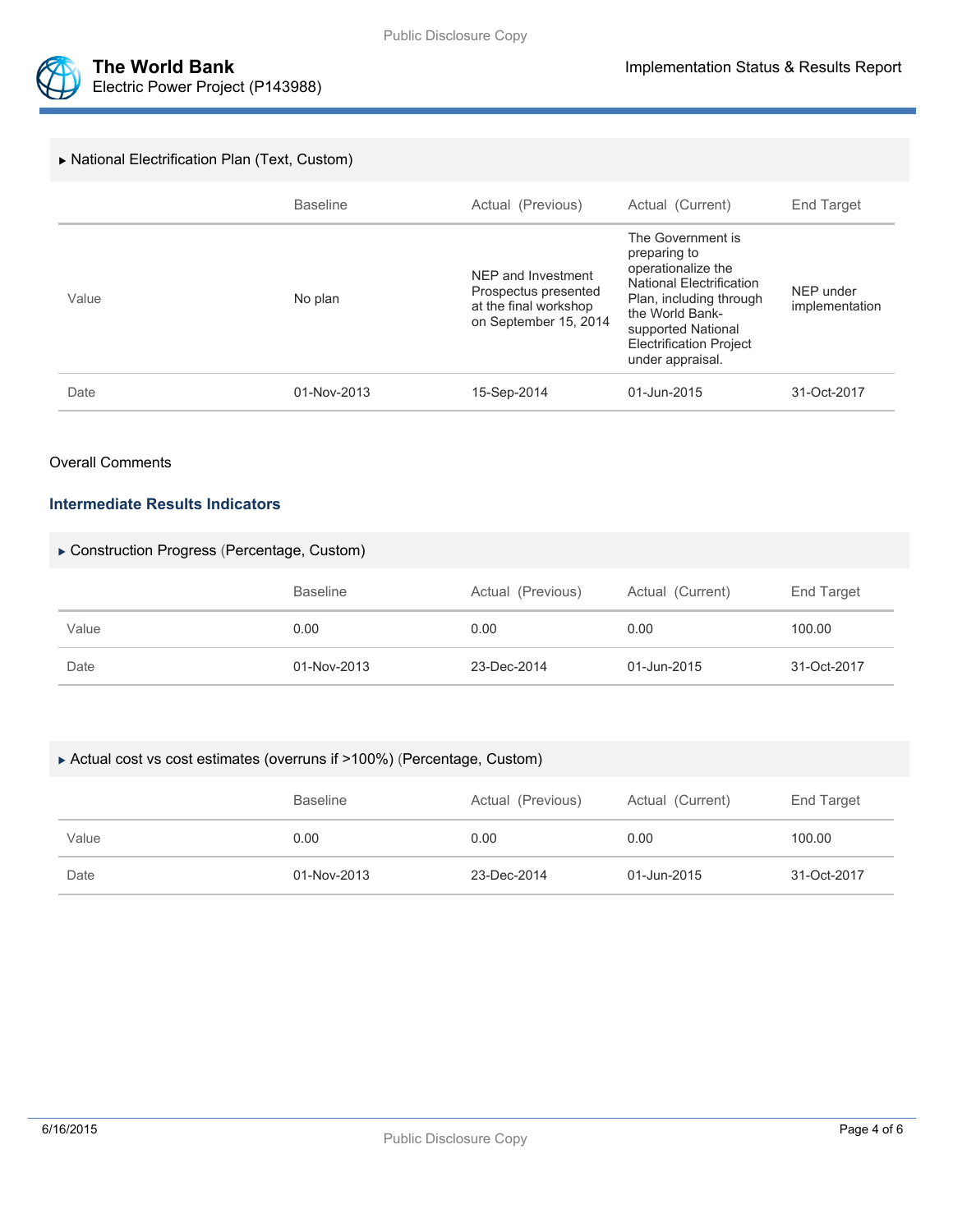

| ► Reduction of CO2 emissions per output generated (gCO2eq/kWh) (Number, Custom) |      |      |      |        |  |  |  |
|---------------------------------------------------------------------------------|------|------|------|--------|--|--|--|
| <b>Baseline</b><br>Actual (Previous)<br>Actual (Current)<br>End Target          |      |      |      |        |  |  |  |
| Value                                                                           | 0.00 | 0.00 | 0.00 | 400.00 |  |  |  |
| 01-Nov-2013<br>23-Dec-2014<br>01-Jun-2015<br>31-Oct-2017<br>Date                |      |      |      |        |  |  |  |

#### Overall Comments

## **Data on Financial Performance**

#### **Disbursements (by loan)**

| Project                    | Loan/Credit/TF | <b>Status</b> | Currency      | Original    | Revised      | Cancelled                 | <b>Disbursed</b> | Undisbursed        | <b>Disbursed</b>  |
|----------------------------|----------------|---------------|---------------|-------------|--------------|---------------------------|------------------|--------------------|-------------------|
| P143988                    | IDA-53060      | Effective     | <b>XDR</b>    | 92.60       | 92.60        | 0.00                      | 0.13             | 92.47              | 0%                |
| <b>Key Dates (by loan)</b> |                |               |               |             |              |                           |                  |                    |                   |
| Project                    | Loan/Credit/TF | <b>Status</b> | Approval Date |             | Signing Date | <b>Effectiveness Date</b> |                  | Orig. Closing Date | Rev. Closing Date |
| P143988                    | IDA-53060      | Effective     | 24-Sep-2013   | 12-Oct-2013 |              | 14-Jan-2014               | 30-Apr-2018      |                    | 30-Apr-2018       |

### **Cumulative Disbursements**